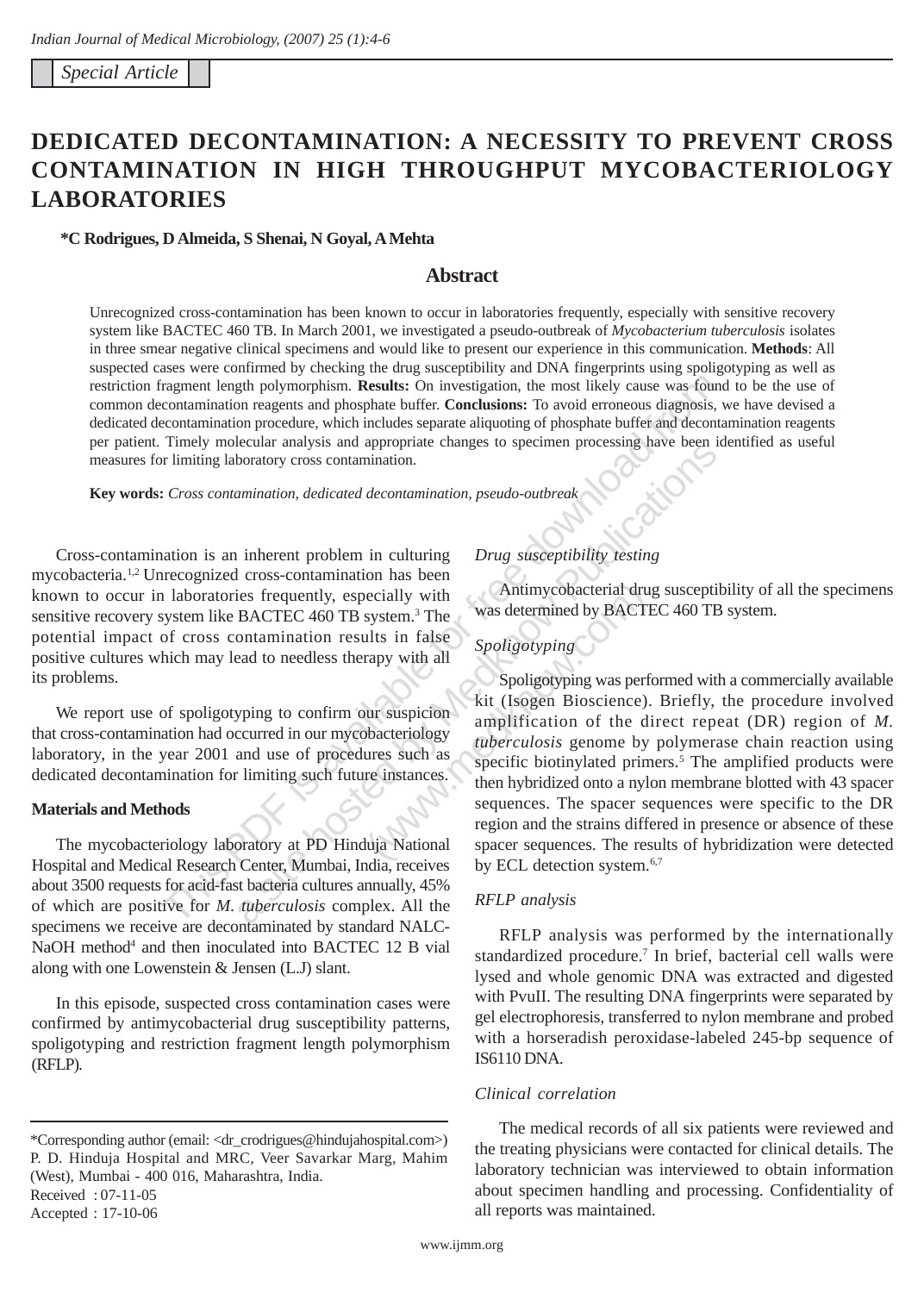**Results** 

A retrospective investigation was carried out after receiving the feedback of a report of *M. tuberculosis* complex in a patient not clinically suspected to have tuberculosis (TB). Review of laboratory records revealed that of the nine consecutive specimens processed in the same batch, six were positive by culture (Table 1). Of these six specimens, three were acid-fast bacilli (AFB) negative in smears, which included a urine sample, a bronchoalveolar lavage and a pus sample. All these three cultures were positive only in the BACTEC bottles almost after three weeks and yielded no growth on the accompanying LJ slants. Clinical findings for these three patients were not consistent with active TB. The drug susceptibility testing indicated multidrug resistance i.e., resistance to isoniazid and rifampicin.

All the six *M. tuberculosis* isolates were subjected to spoligotyping. Result analysis showed the identical spoligopatterns in four out of six *M. tuberculosis* isolates. Review of laboratory records revealed that, of the four clinical specimens showing identical spoligotypes, one was smear positive and considered to be the index specimen. Remaining two isolates grown from smear positive specimens had different spoligotypes hence were considered true positives.

Since spoligotyping is known to be less refractory for differentiation of *M. tuberculosis,* we also analyzed the strains using IS6110 RFLP analysis. However, only three strains (index specimen and two contaminated specimens) could be typed using RFLP due to lack of availability of adequate or good quality DNA. All these three specimens typed showed same RFLP pattern indicated by a single band.

# **Discussion**

Review of literature reveals a large variation in the reported rates of cross-contamination, ranging from 0.1 to 65%.<sup>8</sup> Multiple factors can contribute to cross contamination, including contaminated clinical devices, clerical errors and

human or technical errors that occur in the laboratory while processing clinical specimens. The last category can be caused by batch processing, laboratory protocols not adapted for lefthandedness,<sup>8,9</sup> sleeve of the laboratory coats of technicians touching the tubes, use of common decontamination reagents and phosphate buffer, use of a faulty exhaust hood, soiled needles or faulty needle heater circuit in the BACTEC 460 TB system.1,3,8,10

In this series, all the specimens were processed in the biological safety cabinet class II by general laboratory technician. However, the order of processing was neither according to the accession number nor in the ascending order of bacterial load. The AFB smear positive sputum samples Example the intertake solution of sixthe state and the state of the state of the state of the state of the state of the state of the state of the state of the state of the state of the state of the state of the state of t Later is the internal and the containing the sixter of sixter and the sixter and the sixter and the sixter and the sixter and the sixter spondigion of the sixter spondigion of the sixter and the sixter or considered true were processed before the smear negative samples. Further investigation suggested that the cross-contamination probably resulted while dispensing decontamination reagents and neutralizing agent [phosphate buffered saline (PBS)] with a common flask. PBS was prepared in a liter quantity and the contamination might have occurred due to unintentional touching the edges of the open specimen containing tubes with the PBS flask or droplets splashed from a sample in a specimen containing tube while pouring PBS directly through the heavy flask. Since this pseudo-outbreak was recorded almost three weeks after the inoculation, the original decontamination reagents and phosphate buffer were not available for culture.

tractory for<br>
decontamination reagents<br>
available for culture.<br>
strains (index<br>
ld be typed<br>
ld be typed<br>
Recognition of laboration<br>
elucidation of its probable<br>
of laboratory procedures. In<br>
technicians, we have two<br>
expe Recognition of laboratory cross-contamination and elucidation of its probable cause has resulted in the revision of laboratory procedures. Instead of using general laboratory technicians, we have two full-time, thoroughly trained and experienced TB-technician dedicated to mycobacteriology. In addition two more technicians are trained for emergency backup. To avoid cross-contamination we have devised a dedicated decontamination procedure for decontamination as given below:

1. Separate aliquoting of PBS and decontamination reagents

|          |                         | Culture       |            |                 |
|----------|-------------------------|---------------|------------|-----------------|
| Acc. no. | Acid-fast bacilli smear | TB-BACTEC     | LJ medium  | Drug resistance |
| 530      | Negative                | $MTB(3$ wk)   | NG         | $R - IR$        |
| 531      | $+++$                   | MTB (19 days) | <b>MTB</b> | R-SIREEtP       |
| 533      | $^{+}$                  | MTB (15 days) | <b>MTB</b> | $R - IR$        |
| 535      | Occasional              | Nocardia      | NG         |                 |
| 536      | Negative                | $MTB(3$ wk)   | NG         | $R - IR$        |
| 537      | Negative                | $MTB(3$ wk)   | NG         | $R - IR$        |
| 539      | Negative                | NG            | NG         |                 |
| 540      | Negative                | $MTB(3$ wk)   | <b>MTB</b> | S-SIREKEtPOZ    |
| 541      | Negative                | NG            | NG         |                 |
|          |                         |               |            |                 |

**Table 1: Details of nine consecutive specimens processed in the same batch** 

MTB- *M. tuberculosis* complex, NG- No growth, R- Resistant, S- Sensitive, BAL-Bronchoalveolar lavage, Fld- fluid, Drugs : S- Streptomycin, I – Isoniazid, R- Rifampicin, E- Ethambutol, K- Kanamycin, Et- Ethionamide, P- Para amino salicylic acid, O- Ofloxacin, Z- Pyrazinamidase Note: All specimens are listed as per the accession number; however, the exact order of processing was not known.